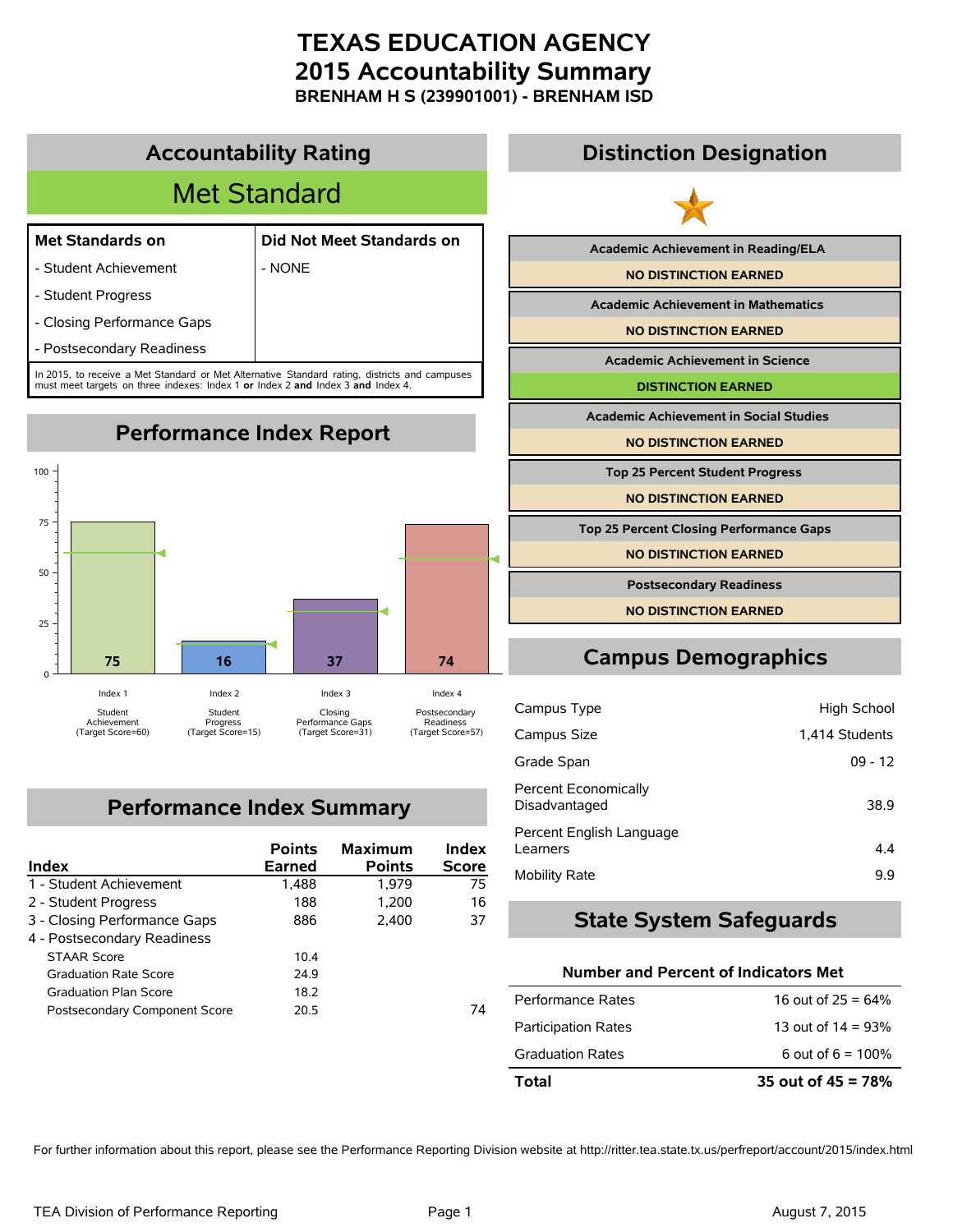**PRIDE ACADEMY (239901004) - BRENHAM ISD**

## **Accountability Rating** Met Alternative Standard **Met Standards on Did Not Meet Standards on** - Student Achievement | NONE - Closing Performance Gaps - Postsecondary Readiness In 2015, to receive a Met Standard or Met Alternative Standard rating, districts and campuses must meet targets on three indexes: Index 1 **or** Index 2 **and** Index 3 **and** Index 4.



## **Performance Index Summary**

| Index                         | <b>Points</b><br><b>Earned</b> | <b>Maximum</b><br><b>Points</b> | Index<br><b>Score</b> |
|-------------------------------|--------------------------------|---------------------------------|-----------------------|
| 1 - Student Achievement       | 8                              | 12                              | 67                    |
| 2 - Student Progress          | N/A                            | N/A                             | N/A                   |
| 3 - Closing Performance Gaps  | 125                            | 400                             | 31                    |
| 4 - Postsecondary Readiness   |                                |                                 |                       |
| <b>STAAR Score</b>            | N/A                            |                                 |                       |
| <b>Graduation Rate Score</b>  | 48.5                           |                                 |                       |
| <b>Graduation Plan Score</b>  | N/A                            |                                 |                       |
| Postsecondary Component Score | N/A                            |                                 | 79*                   |

\* Includes bonus points that may have been added to the Index 4 Score.

## **Distinction Designation**

| <b>Academic Achievement in Reading/ELA</b>     |  |
|------------------------------------------------|--|
| <b>NOT ELIGIBLE</b>                            |  |
| <b>Academic Achievement in Mathematics</b>     |  |
| <b>NOT ELIGIBLE</b>                            |  |
| <b>Academic Achievement in Science</b>         |  |
| <b>NOT ELIGIBLE</b>                            |  |
| <b>Academic Achievement in Social Studies</b>  |  |
| <b>NOT ELIGIBLE</b>                            |  |
| <b>Top 25 Percent Student Progress</b>         |  |
| <b>NOT ELIGIBLE</b>                            |  |
| <b>Top 25 Percent Closing Performance Gaps</b> |  |
| <b>NOT ELIGIBLE</b>                            |  |
| <b>Postsecondary Readiness</b>                 |  |
| <b>NOT ELIGIBLE</b>                            |  |

## **Campus Demographics**

| Campus Type                                  | High School |
|----------------------------------------------|-------------|
| Campus Size                                  | 19 Students |
| Grade Span                                   | $11 - 12$   |
| <b>Percent Economically</b><br>Disadvantaged | 52.6        |
| Percent English Language<br>Learners         | 10.5        |
| Mobility Rate                                | 100.0       |

#### **State System Safeguards**

#### **Number and Percent of Indicators Met**

| Total                      | 1 out of $4 = 25%$ |
|----------------------------|--------------------|
| <b>Graduation Rates</b>    | N/A                |
| <b>Participation Rates</b> | 0 out of $2 = 0\%$ |
| Performance Rates          | 1 out of $2 = 50%$ |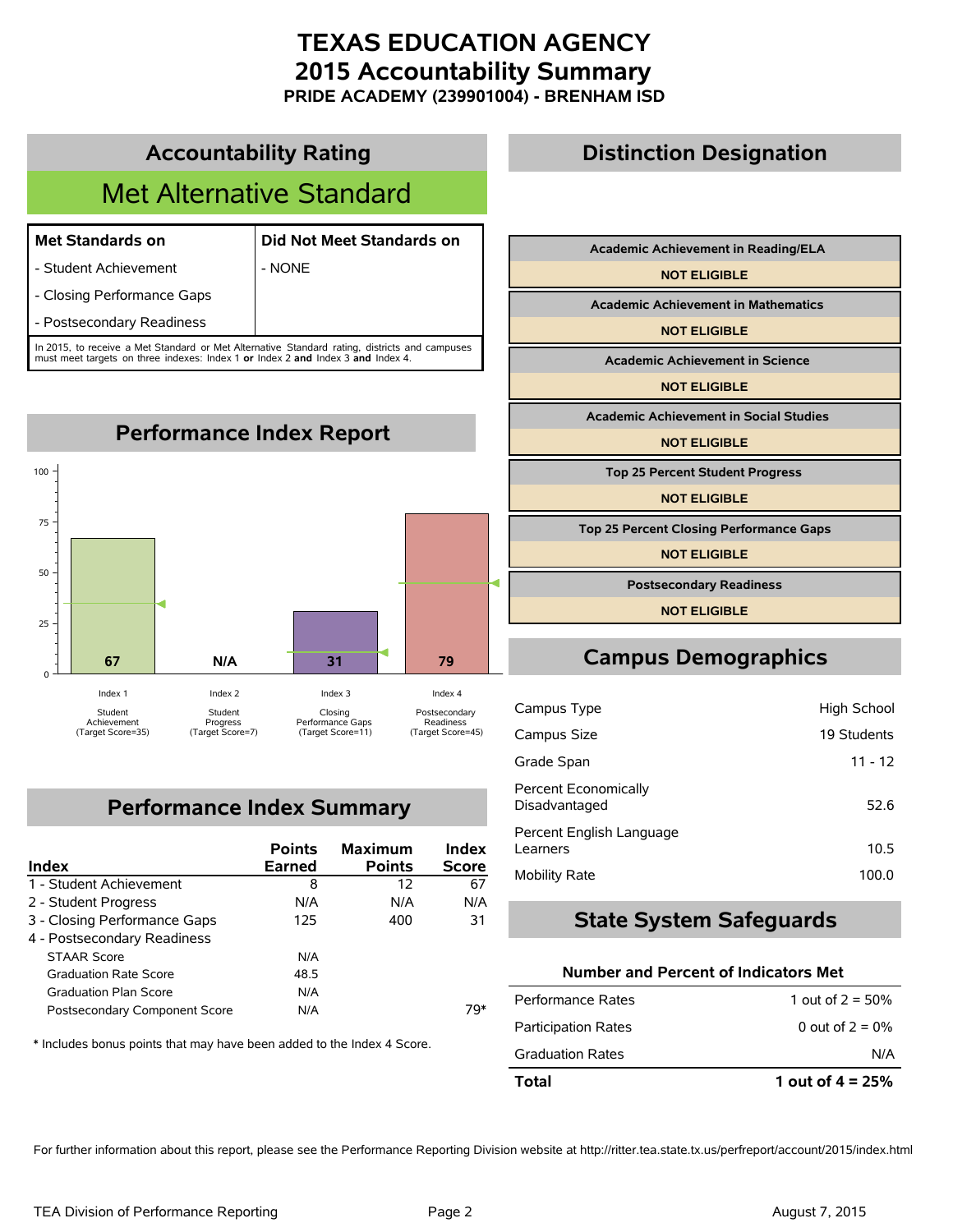**BRENHAM MIDDLE (239901041) - BRENHAM ISD**



## **Performance Index Summary**

| Index                         | <b>Points</b><br><b>Earned</b> | <b>Maximum</b><br><b>Points</b> | Index<br><b>Score</b> |
|-------------------------------|--------------------------------|---------------------------------|-----------------------|
| 1 - Student Achievement       | 708                            | 938                             | 75                    |
| 2 - Student Progress          | 422                            | 1.200                           | 35                    |
| 3 - Closing Performance Gaps  | 410                            | 1.200                           | 34                    |
| 4 - Postsecondary Readiness   |                                |                                 |                       |
| <b>STAAR Score</b>            | 28.3                           |                                 |                       |
| <b>Graduation Rate Score</b>  | N/A                            |                                 |                       |
| <b>Graduation Plan Score</b>  | N/A                            |                                 |                       |
| Postsecondary Component Score | N/A                            |                                 | 28                    |

## **Number and Percent of Indicators Met**

Disadvantaged 57.5

Learners 16.7 Mobility Rate 8.0

**State System Safeguards**

Percent Economically

Percent English Language

| Total                      | 18 out of $21 = 86\%$ |
|----------------------------|-----------------------|
| <b>Graduation Rates</b>    | N/A                   |
| <b>Participation Rates</b> | 7 out of $7 = 100\%$  |
| Performance Rates          | 11 out of $14 = 79%$  |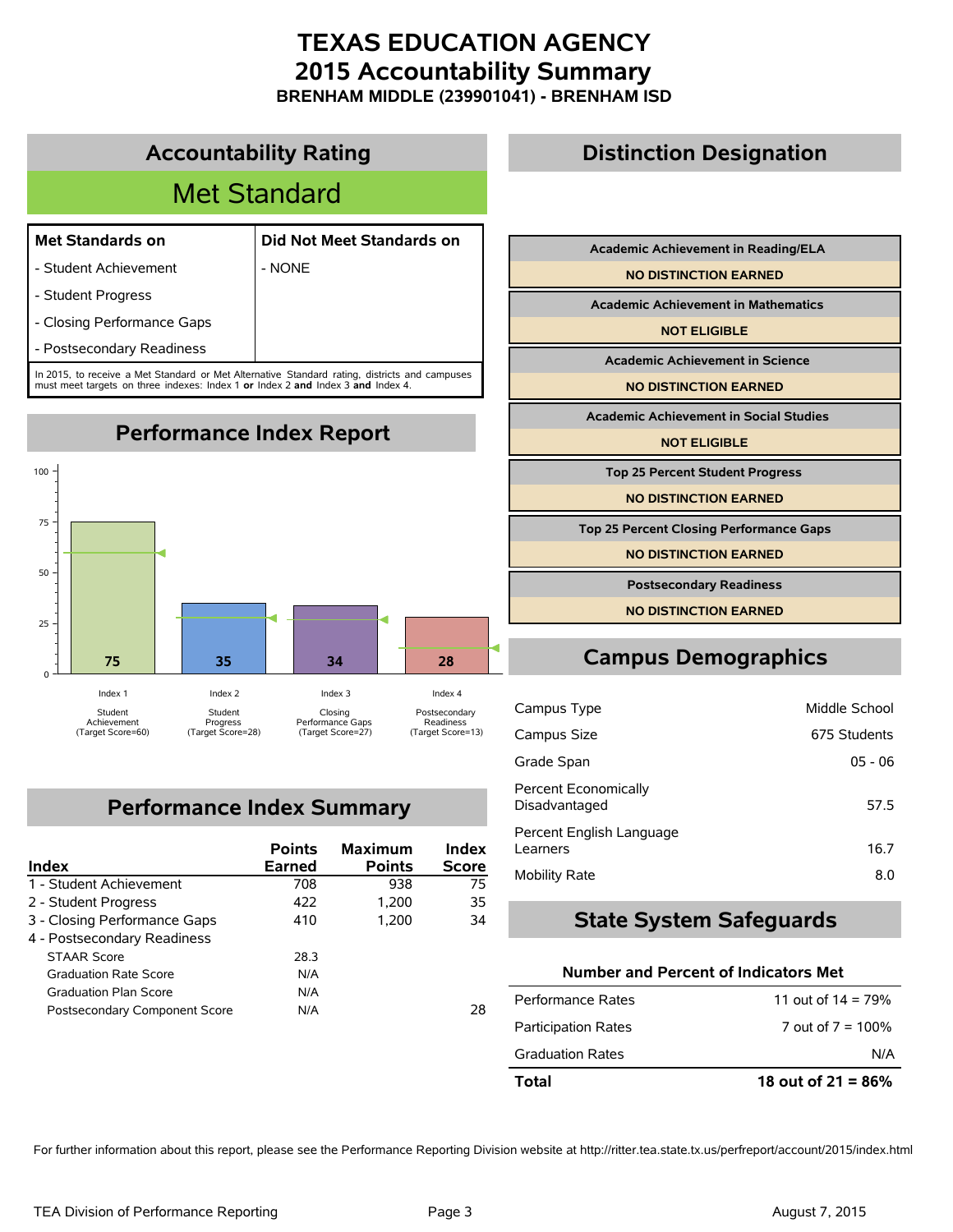**BRENHAM J H (239901042) - BRENHAM ISD**



## **Performance Index Summary**

| Index                         | <b>Points</b><br><b>Earned</b> | <b>Maximum</b><br><b>Points</b> | Index<br><b>Score</b> |
|-------------------------------|--------------------------------|---------------------------------|-----------------------|
| 1 - Student Achievement       | 1,284                          | 1.773                           | 72                    |
| 2 - Student Progress          | 456                            | 1.200                           | 38                    |
| 3 - Closing Performance Gaps  | 722                            | 2.400                           | 30                    |
| 4 - Postsecondary Readiness   |                                |                                 |                       |
| <b>STAAR Score</b>            | 25.8                           |                                 |                       |
| <b>Graduation Rate Score</b>  | N/A                            |                                 |                       |
| <b>Graduation Plan Score</b>  | N/A                            |                                 |                       |
| Postsecondary Component Score | N/A                            |                                 | 26                    |

| <b>Academic Achievement in Mathematics</b>     |  |
|------------------------------------------------|--|
| <b>NO DISTINCTION EARNED</b>                   |  |
| <b>Academic Achievement in Science</b>         |  |
| <b>NO DISTINCTION EARNED</b>                   |  |
| <b>Academic Achievement in Social Studies</b>  |  |
| <b>NO DISTINCTION EARNED</b>                   |  |
|                                                |  |
| <b>Top 25 Percent Student Progress</b>         |  |
| <b>NO DISTINCTION EARNED</b>                   |  |
| <b>Top 25 Percent Closing Performance Gaps</b> |  |
| <b>NO DISTINCTION EARNED</b>                   |  |
| <b>Postsecondary Readiness</b>                 |  |

## **Campus Demographics**

| Campus Type                           | Middle School |
|---------------------------------------|---------------|
| Campus Size                           | 755 Students  |
| Grade Span                            | $07 - 08$     |
| Percent Economically<br>Disadvantaged | 51.9          |
| Percent English Language<br>Learners  | 10.1          |
| Mobility Rate                         | 8.1           |

#### **State System Safeguards**

#### **Number and Percent of Indicators Met**

| Total                      | 25 out of $36 = 69\%$ |
|----------------------------|-----------------------|
| <b>Graduation Rates</b>    | N/A                   |
| <b>Participation Rates</b> | 9 out of $9 = 100\%$  |
| Performance Rates          | 16 out of $27 = 59%$  |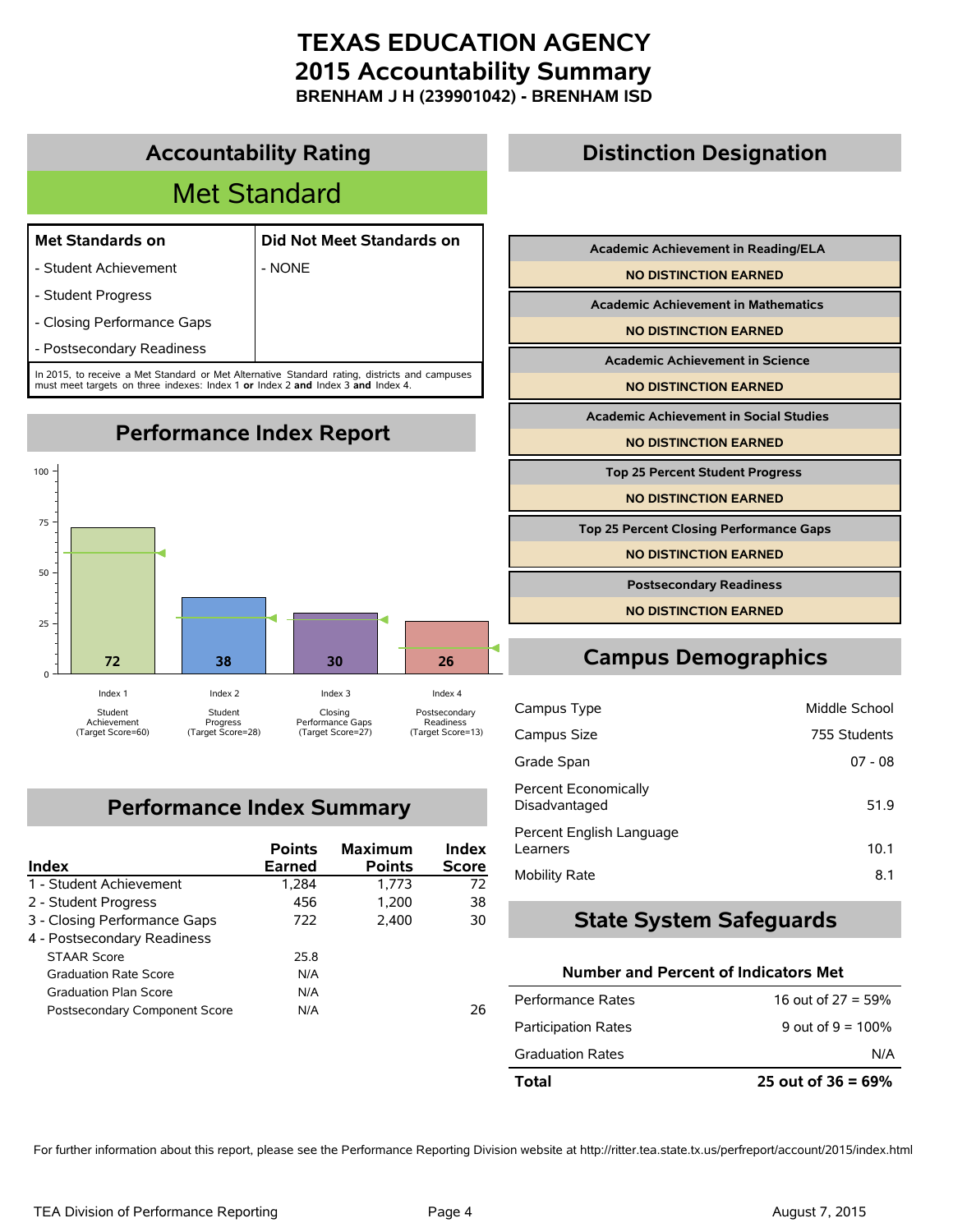**ALTON EL (239901101) - BRENHAM ISD**

#### **Accountability Rating**

## Improvement Required

#### **Met Standards on Did Not Meet Standards on**

- Student Achievement | Postsecondary Readiness

- Student Progress

- Closing Performance Gaps

In 2015, to receive a Met Standard or Met Alternative Standard rating, districts and campuses must meet targets on three indexes: Index 1 **or** Index 2 **and** Index 3 **and** Index 4.



## **Performance Index Summary**

| Index                         | <b>Points</b><br>Earned | <b>Maximum</b><br><b>Points</b> | Index<br><b>Score</b> |
|-------------------------------|-------------------------|---------------------------------|-----------------------|
| 1 - Student Achievement       | 126                     | 210                             | 60                    |
| 2 - Student Progress          | 252                     | 800                             | 32                    |
| 3 - Closing Performance Gaps  | 231                     | 800                             | 29                    |
| 4 - Postsecondary Readiness   |                         |                                 |                       |
| <b>STAAR Score</b>            | 11.0                    |                                 |                       |
| <b>Graduation Rate Score</b>  | N/A                     |                                 |                       |
| <b>Graduation Plan Score</b>  | N/A                     |                                 |                       |
| Postsecondary Component Score | N/A                     |                                 |                       |

## **Distinction Designation**

| <b>Academic Achievement in Reading/ELA</b>     |  |
|------------------------------------------------|--|
| <b>NO DISTINCTION EARNED</b>                   |  |
| <b>Academic Achievement in Mathematics</b>     |  |
| <b>NOT ELIGIBLE</b>                            |  |
| <b>Academic Achievement in Science</b>         |  |
| <b>NOT ELIGIBLE</b>                            |  |
| <b>Academic Achievement in Social Studies</b>  |  |
| <b>NOT ELIGIBLE</b>                            |  |
| <b>Top 25 Percent Student Progress</b>         |  |
| <b>NO DISTINCTION EARNED</b>                   |  |
| <b>Top 25 Percent Closing Performance Gaps</b> |  |
| <b>NO DISTINCTION EARNED</b>                   |  |

## **Campus Demographics**

**Postsecondary Readiness NO DISTINCTION EARNED**

| Campus Type                                  | Elementary   |
|----------------------------------------------|--------------|
| Campus Size                                  | 542 Students |
| Grade Span                                   | $PK - 04$    |
| <b>Percent Economically</b><br>Disadvantaged | 84.3         |
| Percent English Language<br>Learners         | 17.2         |
| <b>Mobility Rate</b>                         | 19.7         |

#### **State System Safeguards**

#### **Number and Percent of Indicators Met**

| Total                      | 10 out of $14 = 71\%$ |
|----------------------------|-----------------------|
| <b>Graduation Rates</b>    | N/A                   |
| <b>Participation Rates</b> | 5 out of $5 = 100\%$  |
| Performance Rates          | 5 out of $9 = 56\%$   |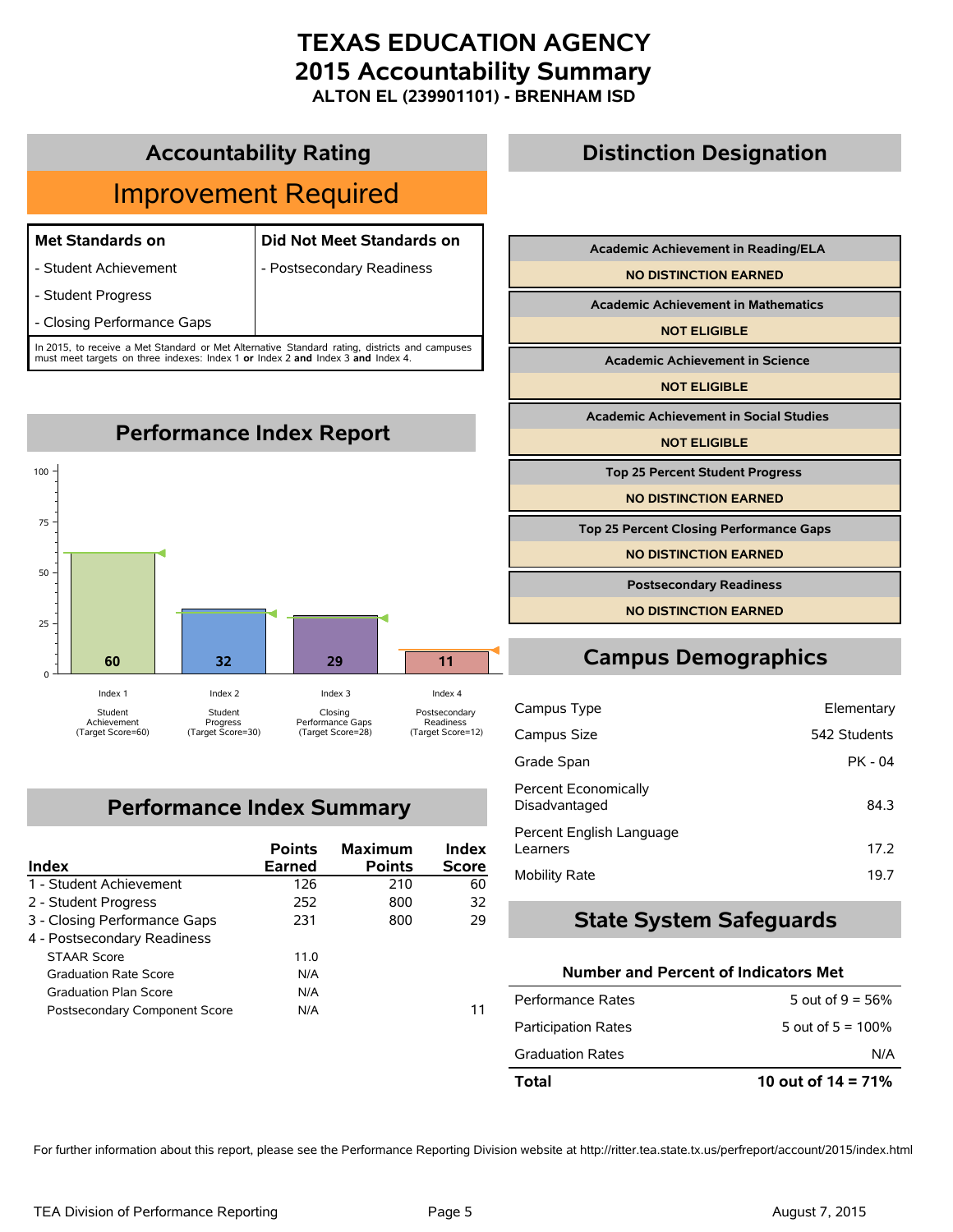**BRENHAM EL (239901102) - BRENHAM ISD**



## **Performance Index Summary**

| Index                         | <b>Points</b><br>Earned | <b>Maximum</b><br><b>Points</b> | Index<br><b>Score</b> |
|-------------------------------|-------------------------|---------------------------------|-----------------------|
| 1 - Student Achievement       | 275                     | 354                             | 78                    |
| 2 - Student Progress          | 273                     | 800                             | 34                    |
| 3 - Closing Performance Gaps  | 387                     | 1.000                           | 39                    |
| 4 - Postsecondary Readiness   |                         |                                 |                       |
| <b>STAAR Score</b>            | 34.5                    |                                 |                       |
| <b>Graduation Rate Score</b>  | N/A                     |                                 |                       |
| Graduation Plan Score         | N/A                     |                                 |                       |
| Postsecondary Component Score | N/A                     |                                 | 35                    |

| Campus Type                                  | Elementary   |
|----------------------------------------------|--------------|
| Campus Size                                  | 737 Students |
| Grade Span                                   | EE - 04      |
| <b>Percent Economically</b><br>Disadvantaged | 57.3         |
| Percent English Language<br>Learners         | 14.7         |
| <b>Mobility Rate</b>                         | 8.4          |

#### **State System Safeguards**

#### **Number and Percent of Indicators Met**

| Total                      | 16 out of $16 = 100\%$ |
|----------------------------|------------------------|
| <b>Graduation Rates</b>    | N/A                    |
| <b>Participation Rates</b> | 6 out of $6 = 100\%$   |
| Performance Rates          | 10 out of $10 = 100\%$ |